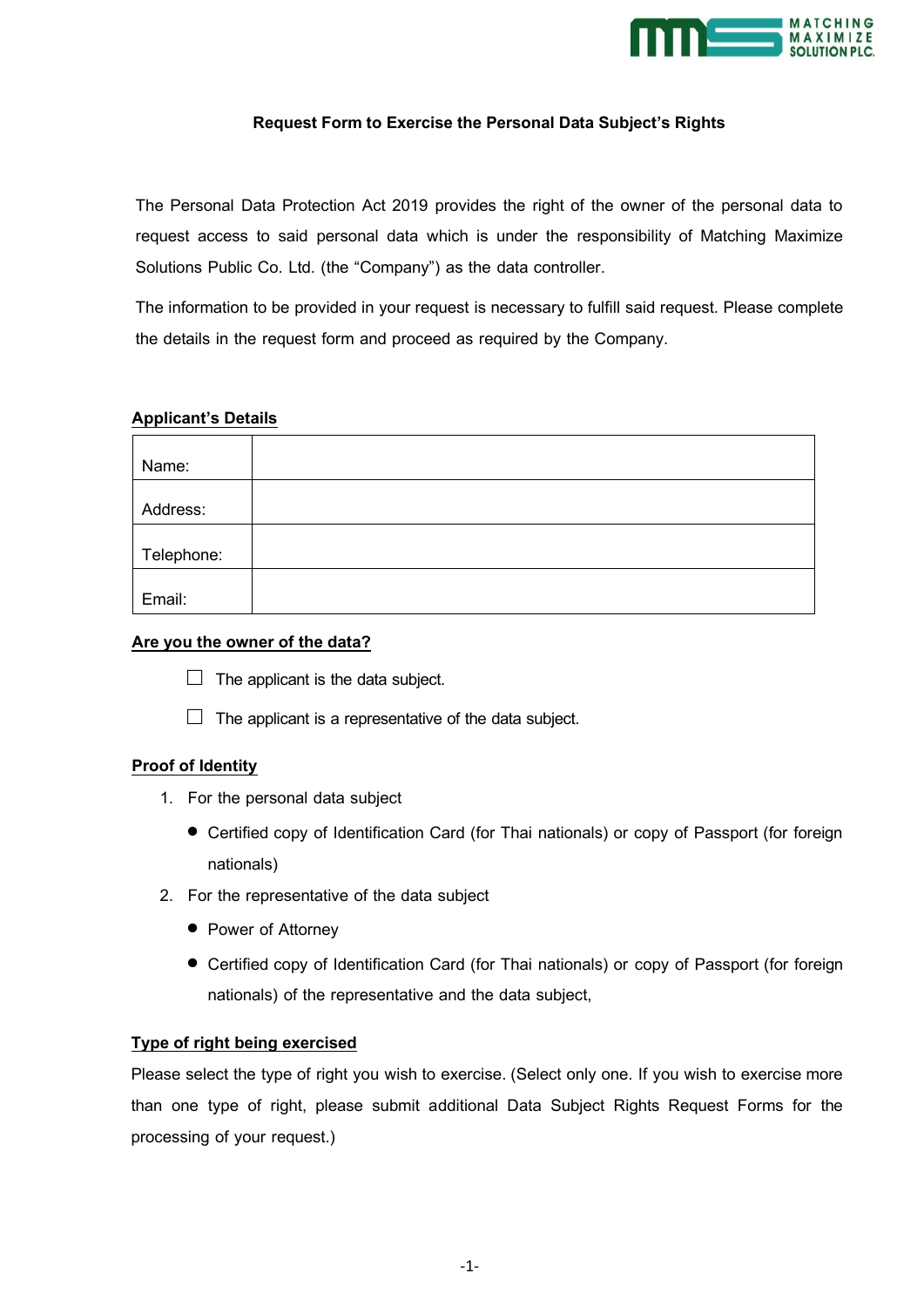

- □ **Request foraccess to personal data** and a copy of the personal data, as well as requesting disclosure of personal data obtained without consent.
- □ **Request deletion of personal data**
- □ **Request correction of personal data**
- □ **Objection to the processing of personal data**
- □ **Request to withdraw consent** to process personal data for which consent has been given
- □ **Request to suspend use of personal data**
- □ **Transfer of personal data**

### **Personal data to be processed**

# **Location of personal data (if known)**

## **Reason for request**

Please explain the reason for the request to exercise the rights of the personal data subject, together with supporting documentation, information, and evidence for the personnel responsible to consider and use in the processing of your request.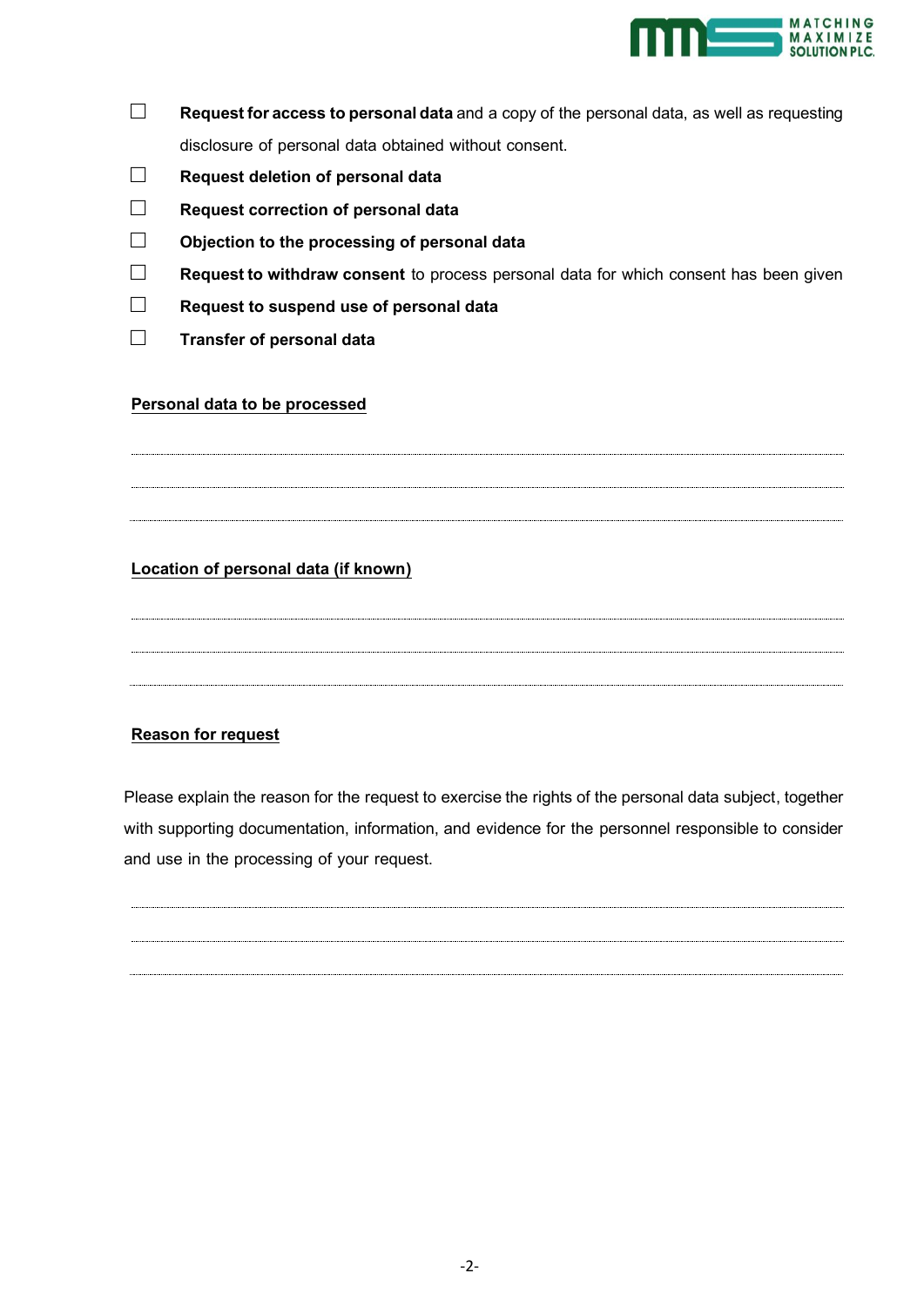

# **Acknowledgement and consent**

I have read, and understand, the contents of this request and disclaimer, and confirm that the information provided to the Company is true and correct. I acknowledge that the Company must verify and confirm my identity (including the legal authority to act on behalf of the data subject if I am a representative of the data subject), and may need to obtain additional information or documentation to process my request, and I am aware that am liable to prosecution by the Company if I have deliberately provided false or misleading information.

Signature of data subject/authorized representative of data subject

 ............................................................................ (..........................................................................) Date ……………………………………….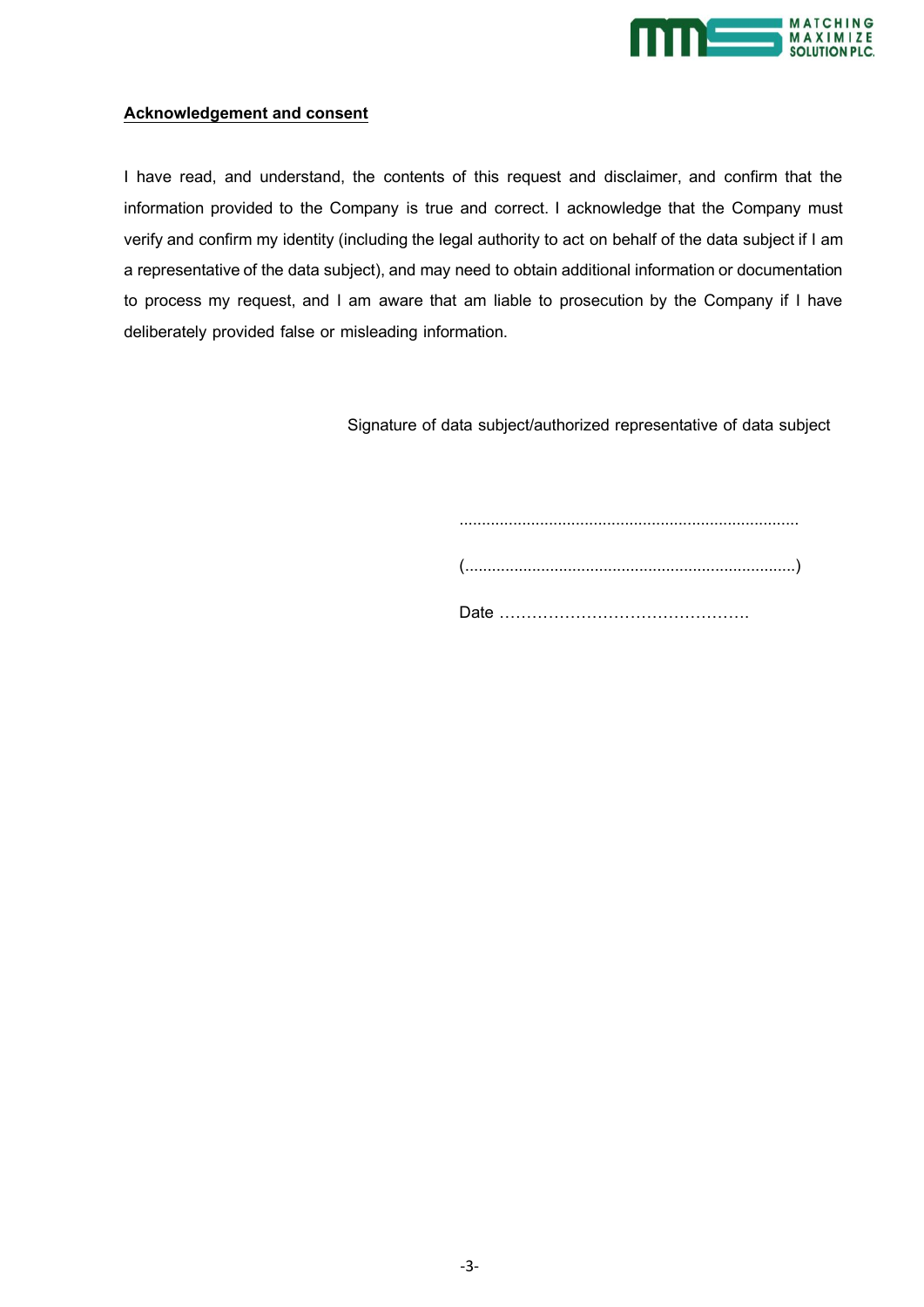

## *For internal use only*

| Name-Surname of receiver…………………………………………………Tel. …………………………Date |  |
|----------------------------------------------------------------|--|
|----------------------------------------------------------------|--|

#### Note

In the case of sensitive personal data on proof of identity document, such as religion, race, or blood type, you may conceal such information. If the document is sent without concealment of such information, the Company will conceal it. It shall not be deemed that the Company has received said sensitive data from the data subject.

The Company reserves the right to inquire, or request additional documents from the applicant if the information submitted does not clearly demonstrate that the person submitting the documents is the owner of the information, or is the authorized representative of the owner of the information. The Company reserves the right to reject the request.

### **Company Disclaimer**

The Company wishes to make it known that in the following cases, the Company may be required to reject the request to comply with relevant laws:

- (1) You cannot clearly demonstrate that the applicant is the owner of the personal data or is the authorized representative of the owner.
- (2) The request is not reasonable, for example in the event that the applicant does not have the right to request access to the personal data, it does not appear that the requested data is stored at the Company, etc.
- (3) The request is redundant, for example it is a repeat request in part or in whole.
- (4) The processing of the personal data is for the purposes of freedom of expression, or for the purpose of preparing historical documents, or archival documents for the public benefit, or relating to research studies or statistics which have provided appropriate safeguards to protect the rights and freedoms of the data subject, or as necessary for the performance of duties for the public interest of the Company, or the exercise of state powers as assigned to the Company, or the processing of sensitive personal data that is necessary to comply with the law for the purposes of preventative medicine or public health in accordance with Section 26 (5) (ad) and (b) of the Personal Data Protection Act,
- (5) The processing of the personal data is for the establishment of legal claims compliance, or the exercise of legal claims, or to use in defence of legal claims, or to comply with the law.
- (6) Such action has a negative impact on the rights or freedoms of other persons.
- (7) The processing of the data is in compliance with the law.
- (8) The processing of the data is necessary for the performance of the public interest mission of the Company, or in the exercise of state powers as assigned to the Company, or to comply with the law.